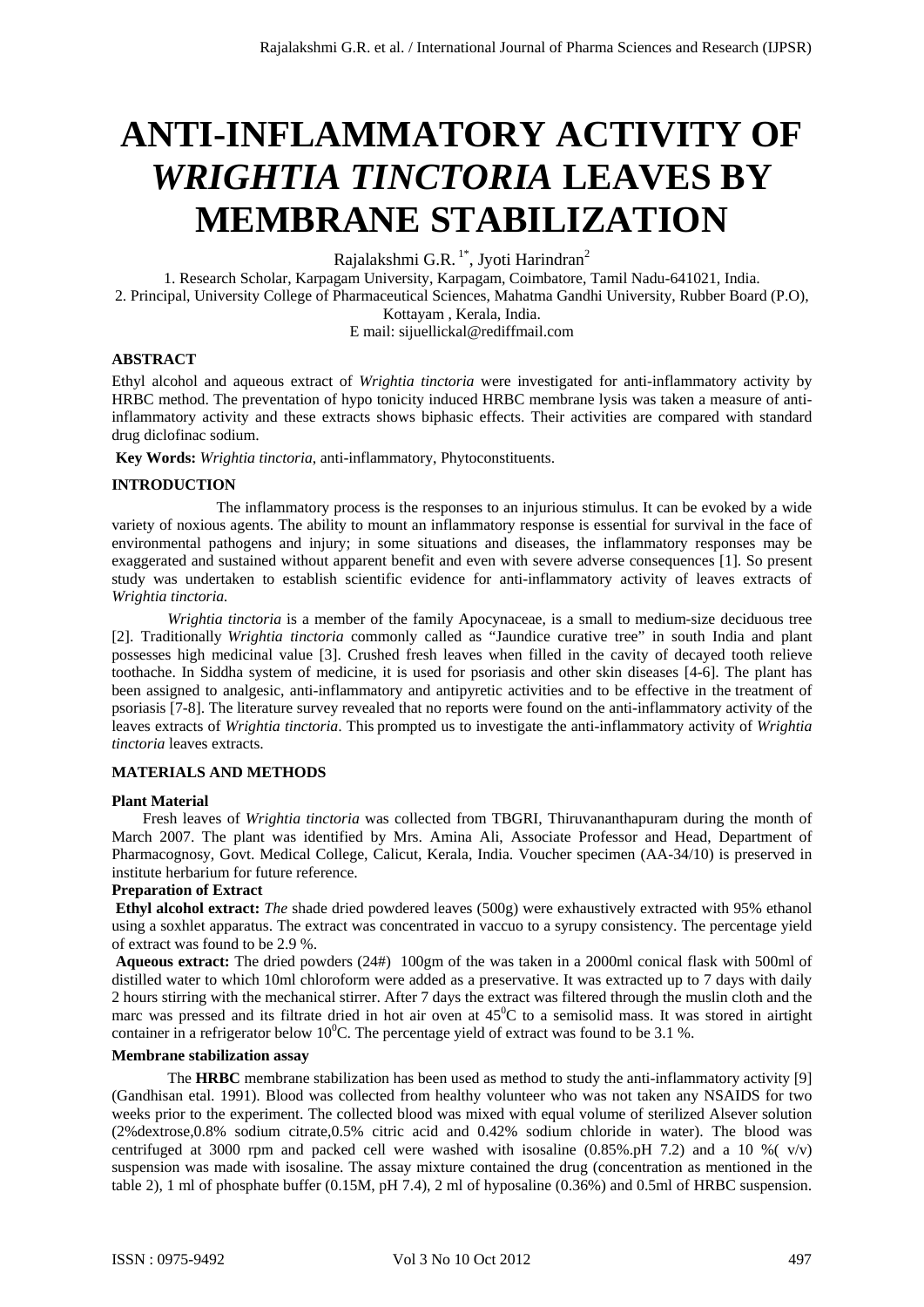Diclofenac was used as reference drug. Instead of hyposaline 2ml of distilled water was used in the control. All the assay mixture were incubated at  $37^{\circ}$ C for 30 min and centrifuged. The hemoglobin content in the supernatant solution was estimated using spectrophotometer at 560 nm. The percentage hemolysis was calculated by following equation-% inhibition of hemolysis =100 x  $(OD_1-OD_2/OD_1)$ . Where  $OD_1 = Optical$  density of hypotonic buffered saline solution alone (control) and  $OD<sub>2</sub> = Optical density of test sample in hypotonic$ solution.

# **RESULTS AND DISCUSSION**

 The ethyl alcohol and aqueous extracts of *Wrightia tinctoria* were studied for in vitro antiinflammatory activity by HRBC membrane stabilization method. Phytochemical investigation reveals that ethyl alcohol extracts contains carbohydrates, steroids, alkaloids, terpenoids, flavanoids, tannins, polyphenols while aqueous extract contains carbohydrates, alkaloids, flavanoids, tannins, poly phenols. Both extracts showed significant anti-inflammatory activity in a concentration depended manner. Ethyl alcohol extract at a concentration of 1000 mcg/ml showed 70 % protection of HRBC in hypotonic solution and compared with standard diclofinac which showed 73% protection.

 The extracts exhibited membrane stabilization effects by inhibiting hypo tonicity induced lyses of erythrocyte membrane [10]. The erythrocyte membrane is analogous to the lysosomal membrane and its stabilization implies that the extract may well as stabilize lysosomal membranes. Stabilization of lysosomal membrane is important in limiting the inflammatory responses by preventing the release of lysosomal constituents of activated neutrophil such as bactericidal enzymes and proteases, which further tissue inflammation and damage up on extra cellular release. Some of the NSAIDs are known to posse's membrane stabilization due to osmotic loss of intracellular electrolyte and fluid components [11]. The extract may inhibit the processes, which may stimulate or enhance the efflux of these intracellular components.

 The study also provides a strong evidence for the use of the leaves *Wrightia tinctoria* in folkloric treatment as anti-inflammatory agent. The activity may be due to the presence of one or more phytochemical constuients.

| Phytochemical constituents | Ethyl Alcohol Extract | <b>Aqueous Extract</b> |
|----------------------------|-----------------------|------------------------|
| Carbohydrates              | $+$                   | $+$                    |
| <b>Steroids</b>            | $^{+}$                |                        |
| Alkaloids                  | $+$                   |                        |
| Saponins                   |                       |                        |
| Terpenoides                | $+$                   |                        |
| Flavonoids                 | $+$                   | $^{+}$                 |
| Tannins                    | $+$                   | $+$                    |
| Polyphenols                | $+$                   | $^{+}$                 |

Table 1: Phytochemical screening of plant material *Wrightia tinctoria* 

 $(+)$ : Present  $(-)$ : Absent